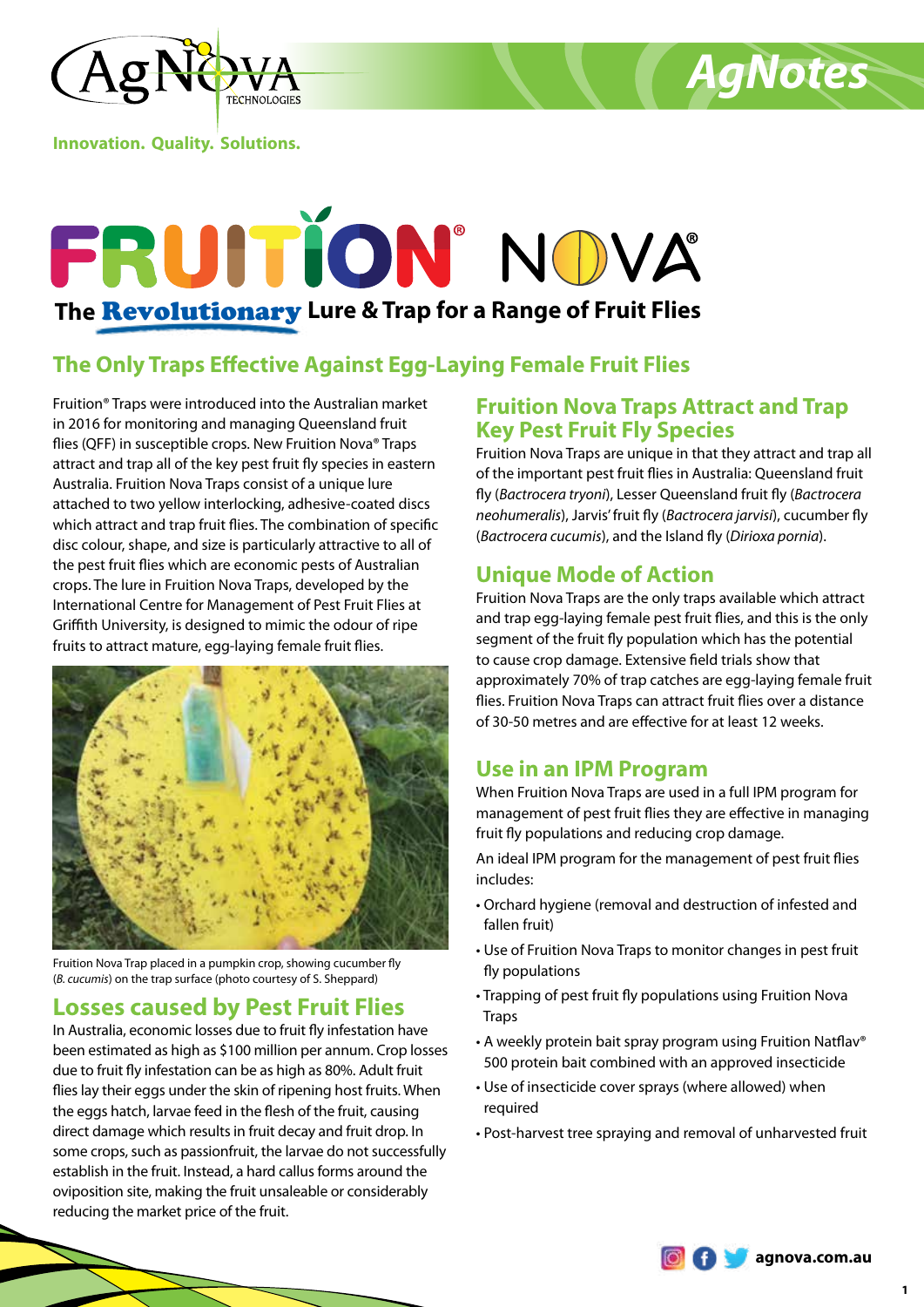# **FRUITION' NOVA**

### **Fruit Fly Control Strategies**

Populations of fruit flies can be classified into four segments: immature females, immature males, mature females and mature males.

Immature female and immature male fruit flies emerge after pupating in the soil. They need to feed on protein to progress to sexual maturity and to mate successfully.

Mature females having progressed to sexual maturity and successfully mated, seek a suitable host fruit to lay eggs in. Generally mature female fruit flies are not attracted to protein baits because they no longer need to feed on protein. **This is the only segment of the fruit fly population which is capable of damaging fruit, and Fruition Nova Traps are the only traps which selectively attract this segment of the population.**

Mature males are not attracted to protein traps or protein baits. Mature male QFF and lesser QFF are attracted from up to 400 metres away to cue-lure traps which are used to monitor populations of these male fruit flies in crops. Cuelure traps do not reduce fruit fly damage unless they are used at very high densities in a strict Area Wide Management





Fruit fly damage on persimmon (photo courtesy of G. Hardwick); and pear, showing QFF 'sting' on the surface (circled) (photo courtesy of M. Drew)

Program. However, cucumber fly (*B. cucumis*) and Jarvis' fruit fly (*B. jarvisi*) are not strongly attracted to cue-lure, so these male lure traps are ineffective in monitoring or trapping programs targeted at these species or where these species are present in the general population.

Understanding the life cycle of fruit flies, combined with knowledge of which traps and baits attract which segments of the fruit fly population, informs the design of effective monitoring, trapping, and control strategies:

| <b>ADULT STAGE</b>                                               | <b>MANAGEMANT</b><br><b>STRATEGY</b> | <b>COMMENTS</b>                                                                                                                                                                                                                                                                                                                                                                                                                                                                                                                                                                     |  |
|------------------------------------------------------------------|--------------------------------------|-------------------------------------------------------------------------------------------------------------------------------------------------------------------------------------------------------------------------------------------------------------------------------------------------------------------------------------------------------------------------------------------------------------------------------------------------------------------------------------------------------------------------------------------------------------------------------------|--|
| Immature<br>females &<br>immature<br>males                       | Protein traps                        | Only attract immature fruit flies;<br>Can putrefy quickly making identification difficult;<br>Need frequent replacing;<br>Attract a large by-catch: many non-pest fruit flies & other insects are attracted to<br>protein traps, confusing the result.<br><b>PROTEIN TRAPS DO NOT ATTRACT EGG-LAYING FEMALE FRUIT FLIES</b>                                                                                                                                                                                                                                                         |  |
|                                                                  | <b>Protein baits</b>                 | Only attract immature fruit flies;<br>Acid hydrolysates have higher potential for crop damage due to much higher salt<br>content than yeast autolysates;<br>MUST be applied weekly and re-applied after rainfall;<br>Best applied with xanthan gum to increase mortality and extend residual life;<br><b>PROTEIN BAITS DO NOT ATTRACT EGG-LAYING FEMALE FRUIT FLIES</b>                                                                                                                                                                                                             |  |
| Mature females<br>(egg-laying<br>female fruit<br>flies)          | <b>FRUITION NOVA</b><br><b>TRAPS</b> | SELECTIVELY ATTRACT EGG-LAYING FEMALE FRUIT FLIES - Typically around 70%<br>of trap catch;<br>Also attracts other segments of the adult fruit fly population, and Island fly;                                                                                                                                                                                                                                                                                                                                                                                                       |  |
| Mature males<br>MAT traps,<br>Cue-Lure traps;<br>SPLAT* products |                                      | Only attract mature males;<br>Trap catches of mature male fruit flies do not necessarily indicate the presence of<br>egg-laying female fruit flies in the crop - mature males can be trapped when no<br>female fruit flies are present; egg-laying female fruit flies can enter a crop having<br>been fertilised elsewhere and this will not be reflected in male trap catches.<br><b>MALE TRAPS DO NOT REDUCE FRUIT FLY DAMAGE</b><br><b>MALE TRAPS DO NOT ATTRACT CUCUMBER FLY, JARVIS' FRUIT FLY OR MEDFLY</b><br><b>MALE TRAPS DO NOT ATTRACT EGG-LAYING FEMALE FRUIT FLIES</b> |  |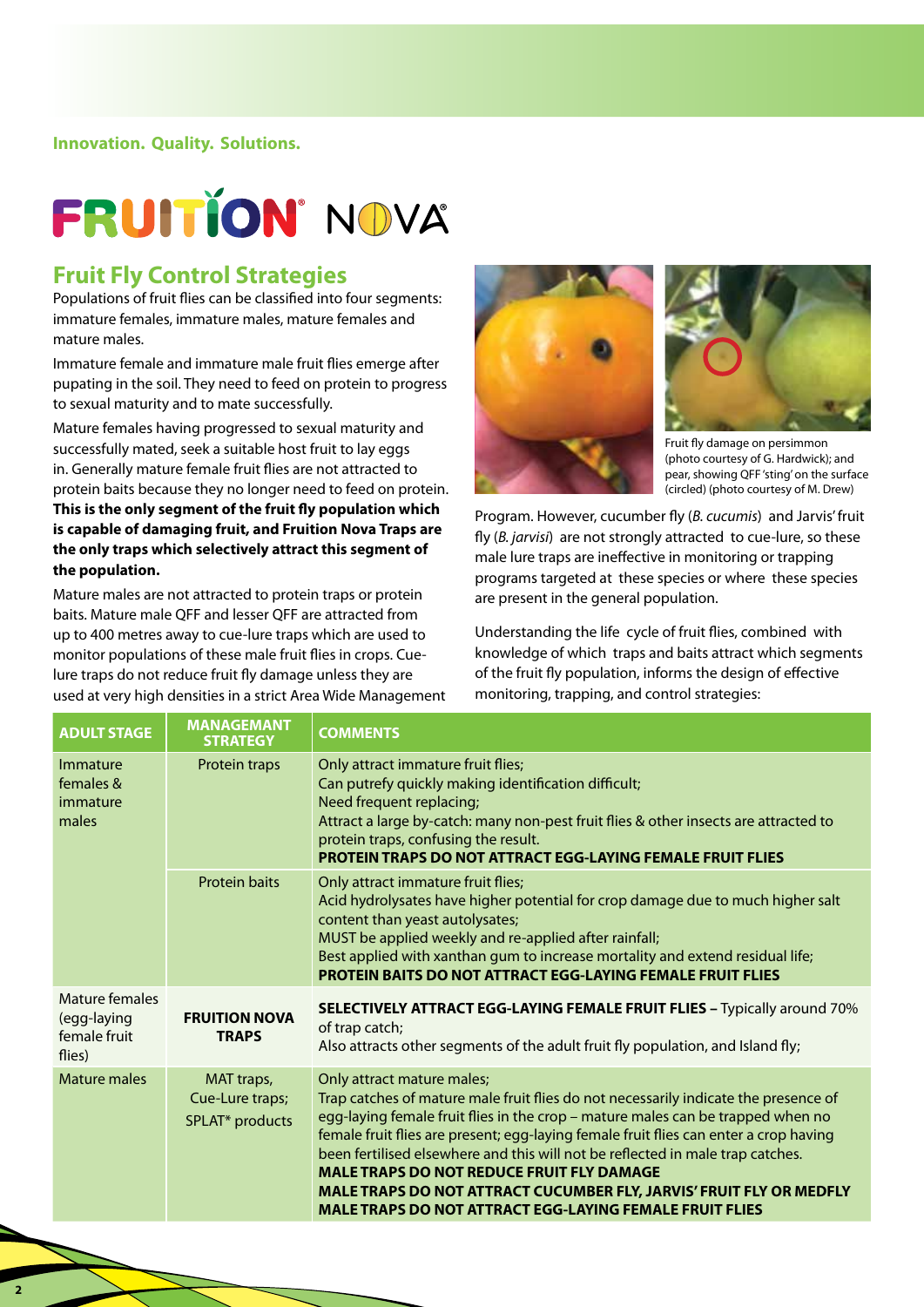

### **Commercial use of Fruition Nova Traps**

**Greg Krenske, Spring Creek, Gatton, Qld; Mixed orchard: custard apples, feijoas, low chill nectarines, mangoes, persimmons**

Greg Krenske has used Fruition Traps and Fruition Nova Traps for a number of years, and a number of the development trials to evaluate the Fruition technology have been conducted on Greg's property. Greg traditionally used a program of cover sprays to try to control fruit flies, but still had significant losses, around 50%, caused by the pests. He switched to a program of Fruition Traps and Natflav protein bait sprays and was able to reduce the level of damage due to fruit flies to less than 1%.

#### **Kylie & Mick Carr, Bunya Grove Produce, Amamoor, Qld; Persimmons**

In 2017 Mick & Kylie Carr purchased a 16 ha orchard with 11,000 persimmon trees at Amamoor in Queensland. Persimmons are particularly susceptible to fruit fly attack, with the female laying eggs in the ripening fruit; while the larvae do not generally develop in the fruit, a callus forms at the site of the 'sting' to leave the fruit unmarketable.

In the first year Mick and Kylie relied mainly on male lure traps for their fruit fly control program and lost around 30% of the harvest to fruit fly damage, or the equivalent of around 20 tonnes of fruit.

In their second year the Carrs commenced a program of protein bait sprays and Fruition Traps and reduced crop loss to around 10-15%. In the third year (2018-19 season) they amended their program to include Natflav protein bait spraying from early in the season on a strict weekly schedule plus a combination of Fruition Traps and Fruition Nova Traps at around 25 traps per hectare. This latest program reduced crop loss due to fruit flies to less than 5%, despite the presence of cucumber fly (*B. cucumis*) and a high level of QFF that infested around 62% of native guava fruit on the property.

### **Safety to Beneficials**

Fruition Nova Traps do not attract bees or beneficial insects. There has been no indication in any trial work that either the yellow colour of the Fruition Nova Trap or the Fruition lure are attractive to bees or other beneficial insects.

#### **Summary**

Fruition Nova Traps fill the gap in fruit fly control. Through the unique combination of trap colour, shape and the Fruition lure, they attract and trap mature, egg-laying fruit flies of all key pest species on the east coast of Australia. Fruition Nova Traps efficiently and selectively attract the segment of the fruit fly population which damage crops. Cucumber fly on a damaged pumpkin (photo courtesy of L. Radunz)



Cucumber flies (*B. cucumis*) caught on a Fruition Nova Trap



Kylie, Mick and Patrick Carr - a family affair



Fruition Nova Traps are safe to beneficials including bees